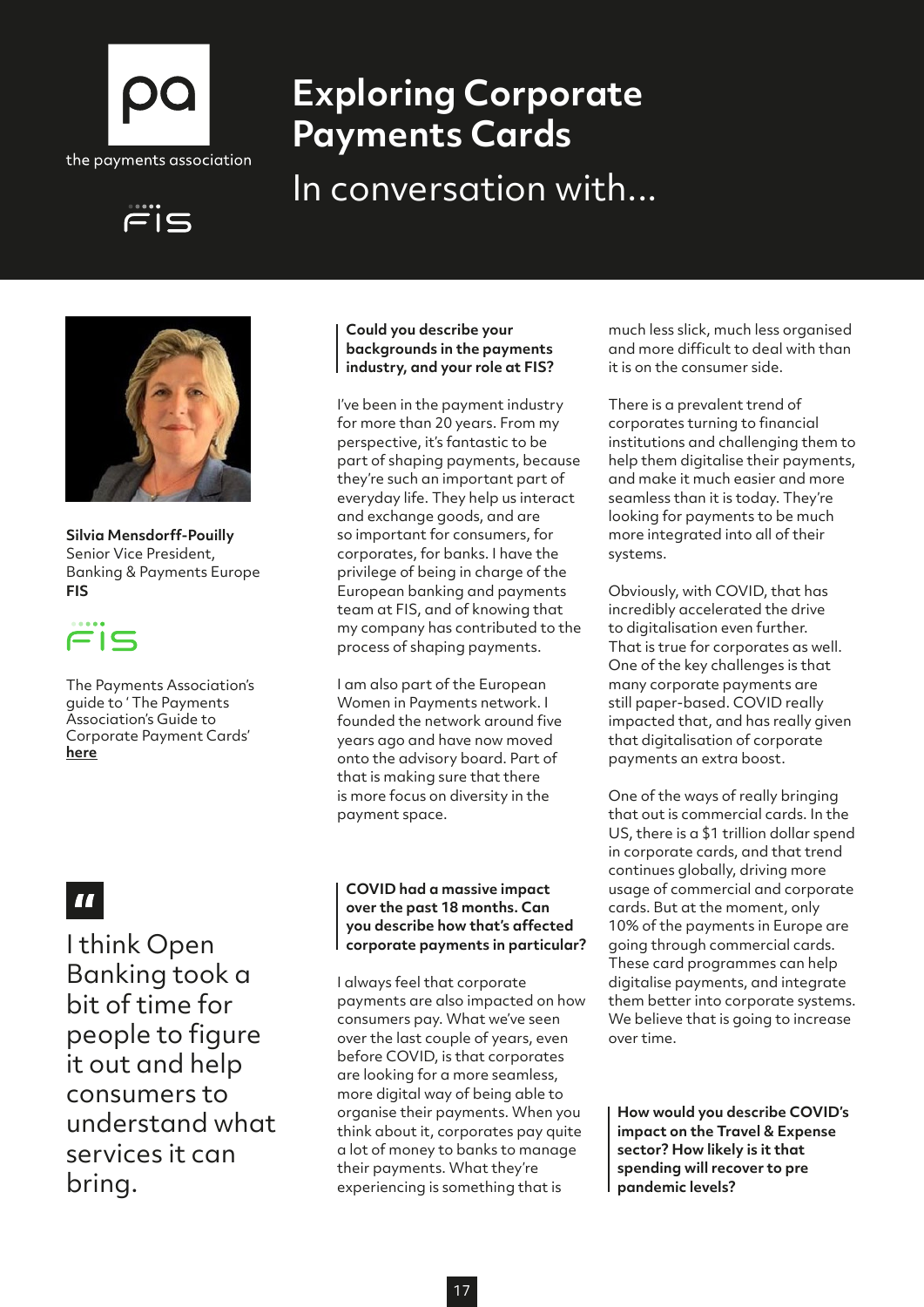In the T&E sector, you can see the entertainment sector coming back really quickly. But obviously the entertainment sector is impacted by travel. And travel is just taking a lot longer to get back to normal. I think the world's expecting consumers to get back to their normal travel.

But I think business travel will be impacted forever by what happened. In fact, recent research in the UK shows that business travel may only recover to 80% of prepandemic levels. We've come to understand that we hadn't been using the modern tools that were available to us in the way that we can. But travel will gradually recover.

I think one of the key things we've all realised is that it's still very important for people to meet each other. We also realised that virtual meetings can't completely replace the importance of meeting people in person.

Digitalising commercial cards can be helpful in that regard. We're bringing out a product called Express Pay which brings virtual cards together with the travel industry, which will make it a lot slicker and easier to pay and travel.

**What was the main impetus or driver regarding the move from physical plastic cards to virtual cards and digital payments? Was it efficiency benefits or more to do with cost?** 

From my perspective it's really both. These benefits have really changed the minds of people around virtual cards. There is the ease with which you can use them on your mobile phone and include them frictionlessly into your digital journey. You don't have to manually enter data with virtual cards, which makes the experience so much easier and slicker.

That actually also helps to cut costs, and in some respects reduces fraud. It's not easy to pull your virtual card out of the mail, whereas it's much easier to do mail fraud on physical cards. On multiple levels, virtual cards make payments so much easier, and all of these things coming together are driving the increase in commercial cards.

**How do virtual cards help with optimising data reporting and gathering business intelligence analytics? Is it a lot faster now for organisations to get those insights from virtual cards?**

Absolutely, because virtual cards bring together an ecosystem. What they do is integrate into different systems and automatically bring different data flows together. For example, when employees complete their expenses, instead of having to type in details, your virtual card will automatically bring all of that up in your expense system. It saves time and also helps to avoid mistakes.

**In terms of the flexibility that virtual cards give for things like spending controls, how do they compare with other corporate payment solutions in terms of the benefits that they give to corporates?**

It really depends on how much flexibility you have in your corporate spending. Bigger companies have been relatively well served with setting limits and being able to manage their payments. On the other hand, SMEs really struggle because they fall between what the consumers get and what the large corporates get. With virtual cards, you can get that same kind of flexibility.

The problem in my mind with crypto payments is the volatility of crypto currency, which means you don't know how much you're going to get paid.



18

## $\blacksquare$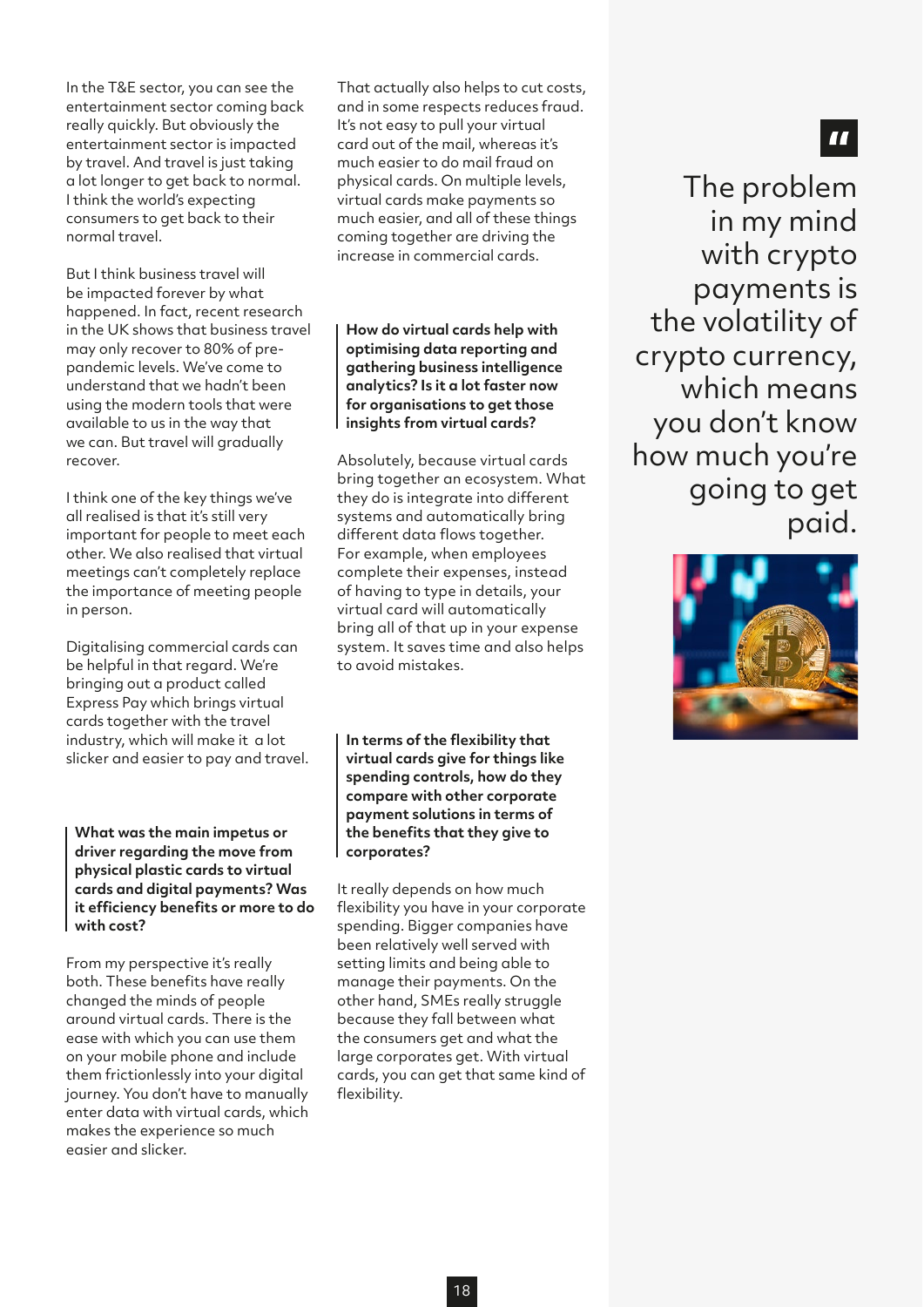**Looking at the overall market landscape right now, what role do challenger banks play in the corporate payment space at the moment, and how are they disrupting the corporate payment market?**

The nature of the challenger banks is often very digital and they don't have old legacy systems to cope with when putting in place new payment processes. A lot of the challenger banks have come out and started using Open Banking. It's a way of disrupting the market landscape. Open Banking is obviously mandated on the consumer side, and it's going to be interesting to see how that manifests when it comes to B2B payments as well.

**A lot of people have been quite negative about the prospects for Open Banking - do you think it's going to take off over the next couple of years?**

I absolutely do. I think Open Banking took a bit of time for people to figure it out and help consumers to understand what services it can bring. But now we can see those services coming out and the consumer uptake. If I can have this experience as consumer, why am I not having that experience as a corporate? This will permeate through into the corporate world, and that's where the disruptor banks and challenger banks come in.

We're seeing quite a few fintechs focus on the corporate space. We haven't seen that many disruptive banks really focus on the corporate space, and it's an opportunity for banks to step up in that space and leverage some of the experience that they've gathered in Open Banking to make payments a lot slicker.

A great example would be requestto-pay. For example, while RTP's been used in the Netherlands for consumer-to-consumer purposes,

we're now seeing use in businessto-consumer payments. You can further elevate business-tobusiness payments. For example, if I send out RTPs to multiple people because I've split money for a gift, it actually shows me who has paid me and who hasn't. So there is a lot of functionality that an SME, for example, could leverage from systems like that to facilitate collections.

**How different is the UK and Europe to the rest of the world in terms of corporate payment usage compared to the US? Do you think Europe is catching up or doing things differently in some regards?**

Europe has more of a digital approach than the US has. The US has a lot more usage of cards and cheques compared to Europe, whereas Europe has more integration with back-end systems. What we're seeing now in Europe is how commercial cards are picking up because of the ease of use, and ease of integration into back-end systems.

We can see the growth really picking up over the next couple of years. The use of commercial cards will have a CAGR of about 25% over the next five years. So you can imagine there's going to be a lot of activity in these B2B ecosystems, where they will bring efficiencies in how the transactions are being processed.

The last piece, which is relevant to corporates, is that you can speed up getting paid. We're bringing products to market around invoicing and getting paid which will generate even more slickness into that market.

Sometimes it's not that a corporate doesn't want to pay. It's just that their systems, especially in large corporates, are just so complex to get the payment through. When you can ease that whole supply chain,

then the payment will come through a lot quicker. Obviously that's really important to all the corporates in terms of cashflow management.

As an example virtual cards can be used to pay at delivery of goods for example: dematerializing payment, reducing processes and ensure cash flow improvements.

**So looking at what's new in terms of technology, how do you see the development of instant payments or initiatives like crypto payments impacting corporate payments going forward?**

I think crypto payments will take time to become accepted. The problem in my mind with crypto payments is the volatility of that crypto currency, which means you don't know how much you're going to get paid.

When it comes to the real-time rails, that's where we can see cards and payments coming together. The speed of the payment will increase a lot more.

#### **How do you see this automation helping to impact in a positive way things like fund settlement reporting, and helping to drive cross border trade?**

Integration makes it much easier to enable cross-border trade with realtime networks coming together, and making it a lot cheaper and faster. With some of the instant payment schemes, a lot more information can come through with the payments.

There will be overlay services that will include a lot more detail in the payment that will make it much more efficient for corporates to process payments, send payments out and get payments back in and then process them through one of their back-end systems. We've only just started on that journey.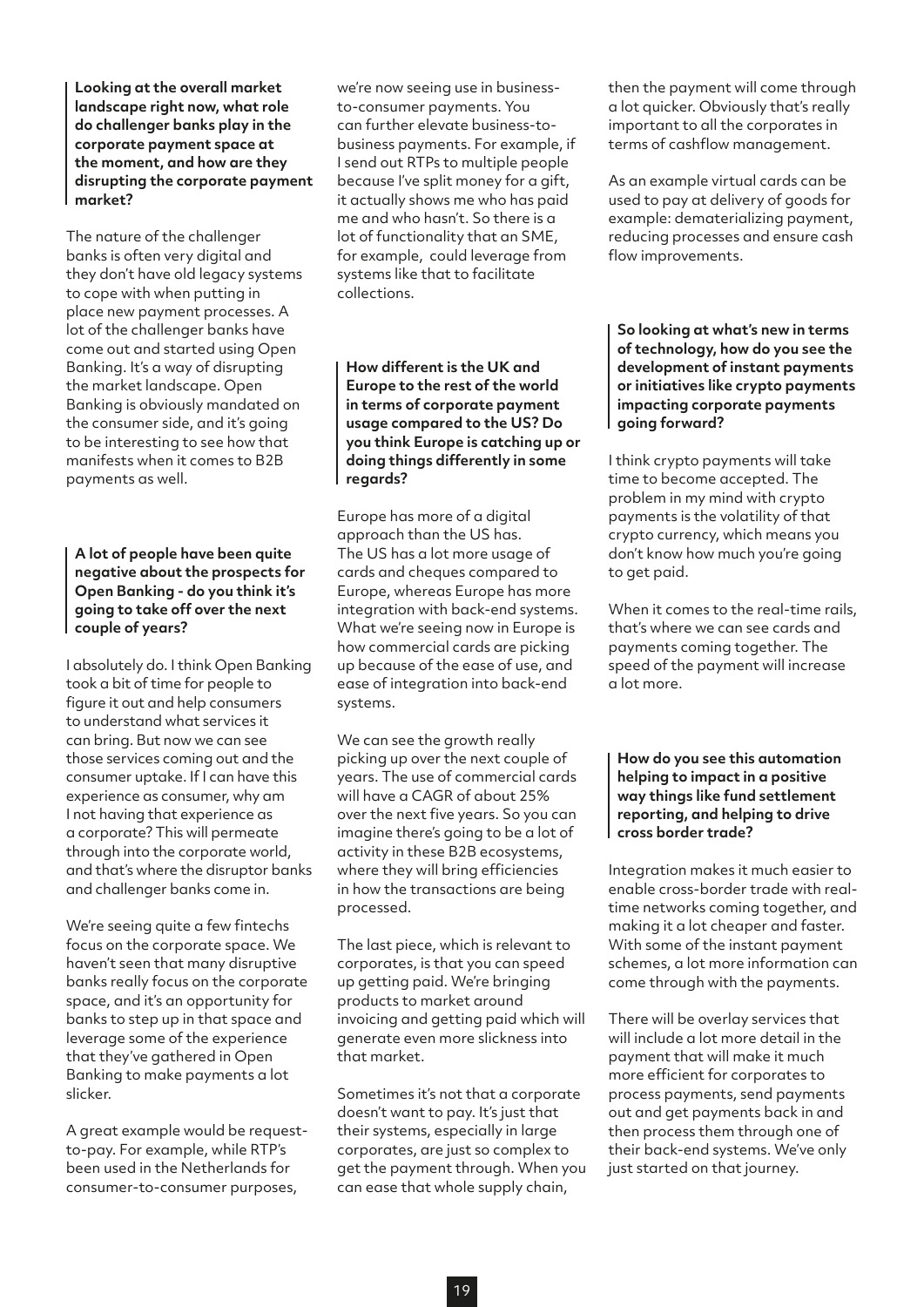There's so much opportunity in that space that we have not yet leveraged it to its fullest potential. FIS is currently working on different partnerships to bring to the market. We see our partnership with Cardlay as really progressive in how we provide solutions in the commercial card space. It's really about that integration with all the core and back-end systems, and revolutionising how the payments get processed.

#### **Do you see that partnership model growing and helping to evolve in corporate payments?**

Absolutely. Cardlay is one example of our partnerships in this space, but we have a lot of focus in the B2B space. It's all about connecting the different ecosystem partners and bringing new solutions to the market. What you can expect from FIS over the next couple of months and years is a constant feed of new solutions, often in partnership with certain fintechs that provide a layer on top of the core processing. FIS brings that combined power to the market. We can see solutions coming out in the corporate space that are akin to BNPL in the consumer space. There is a lot of innovation happening.

**Looking towards risks and opportunities, can you describe the challenges posed for corporate payments by security requirements and regulations?**

Absolutely. Banks and corporates already struggled with keeping up with all the regulation in payments. We could see that when SEPA came on board. There was a huge opportunity for banks to make the regulations seamless for their corporate customers.

For corporates, fraud is a big, big issue because they are not offered the protection that consumers are offered. Because of digitalisation,

you can actually prevent fraud a lot better. It's easier to oversee and put in checks and balances in a fully digitalised end-to-end process than it is when you're going from digital to paper.

In each of those transformation steps, information gets lost, and it poses a security threat. Digitalising the end-to-end workflow is where a lot of the security protection can come in. With a digitalised work stream, it's easier to then apply upcoming regulations on top of that. This is why the whole industry should challenge themselves to step away and out of paper-based payment processes.

**Would FIS be considered an ideal case study to highlight the importance of the partnership model, and what do you think other providers could learn from your example?**

FIS is a very big FinTech, one of the biggest in the world, and so for us to work with some smaller partners, it really requires a playbook to help our partners integrate and work with that mindset. We have a FinTech desk, where we work through our playbook and ensure we've covered all the bases required to make those collaborations much more effective and efficient. The collaboration with Cardlay is a great example of coming to market very quickly, and it's really exciting in terms of what we can bring to bear there.

**How do commercial card programmes support an organisation's overall financial strategy? What would you describe as the main cost and operational benefits for things like cashflow, fraud, protection and reporting?**

When it comes to full protection and reporting, it's obviously easier to manage than paper-based

There is a big difference in payment habits culturally, and regionally, and those come into play in the corporate world.



## $\blacksquare$